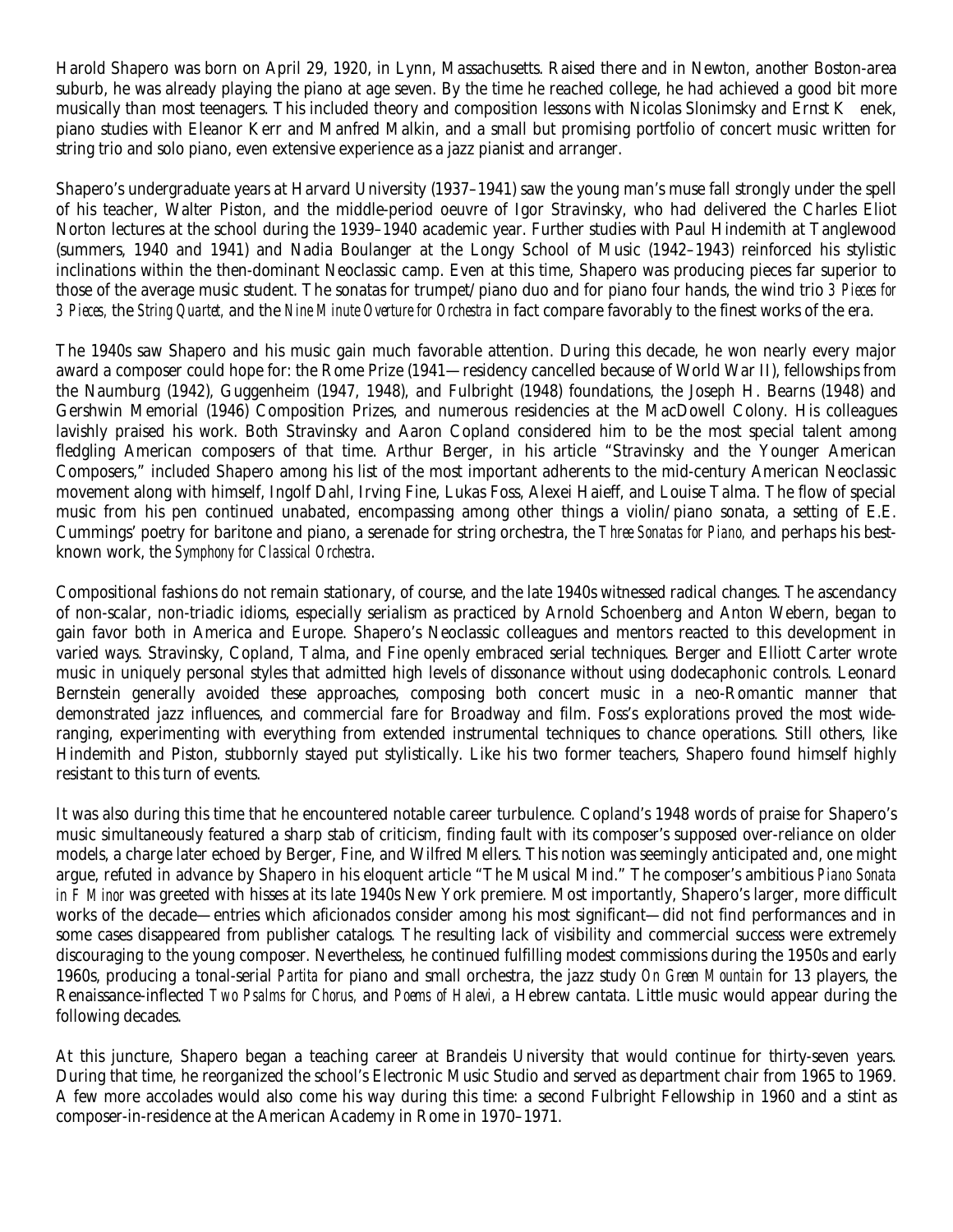In 1988, the revival of his *Symphony for Classical Orchestra* by André Previn and the Los Angeles Philharmonic spearheaded a renewed interest in Shapero's long-neglected major works. Buoyed by the attention and eagerly embracing the then-novel computer notation technology, he released a revised, completed version of his *Concerto for Orchestra* and wrote a *Sinfonietta* and a *Concerto for Trumpet and Orchestra.*

Fortunately, more frequent performances of Shapero's music have occurred since then. And his pieces have been reissued on compact disc, ready to be experienced by a new generation of listeners. Nevertheless, his vastly underrated portfolio today remains the great undiscovered treasure trove of stateside Neoclassicism.

The *String Trio,* completed in 1937 (not 1938, as is inscribed on some score copies), is a product of Shapero's high school tutelage as a Malkin Conservatory scholarship pupil under Ernst K enek and is jointly dedicated to him and Nicolas Slonimsky. It was composed in approximately one week's time on his teacher's suggestion that Shapero look at Alban Berg's *Lyric Suite* and produce something like it. Not surprisingly, the influence of this piece and of K enek, best remembered as an early champion of serial composition, are most keenly felt here. Despite this, the frequently read characterization of the work as a twelve-tone one requires some qualification. One does find dodecaphonic pitch collections throughout this feisty score, though they appear sporadically in the first movement and in a less-than-systematic fashion thereafter. No single generating row determines the content of all subsequently appearing pitch sets; movements two and three, while more strictly serial, are each based on different rows.

To succinctly illustrate this informality, the first dozen notes of the violin, viola, and cello parts in movement one consist of twelve discrete pitches each without constituting collections that have much in common with each other. But they do harbor motivic seeds that Shapero conspicuously explores later in the movement, most notably the prominent G-A-D trichord in the violin and the cello part's falling A-flat to D-flat, which hint at the numerous fourth- and fifth-based figurations heard in subsequent measures. In this movement, one also finds structural foreshadowing of Shapero's later Neoclassic output; here a ternary format is employed, with the opening viola melody making a recapitulatory appearance in the violin part approximately two-thirds of the way through. One also encounters snatches of canonic writing, something Shapero explores more thoroughly during the finale.

The multi-textured slow movement obliquely suggests a set of variations without delineating its divisions in an easily perceivable way. Despite a wide variety of dynamic levels and rhythmic gestures, as well as healthy dollops of silence scattered throughout, Shapero puts forth a convincing feel of expressive repose and an ably defined sense of direction. One also hears mild jazz influences in the chords utilized.

Fast repeated notes permeate the energetic finale, essentially a binary structure with a brief coda that states the two primary melodic ideas in combination. Here, the snatches of canonic writing found in the first movement attain full fruition. Shapero's accomplished handling of this imitative procedure in the extended run-up to the coda belies his tender years and is especially remarkable given his thus far modest compositional achievement.

In fact, the work as a whole transcends any lack of experience on its writer's part to become an effective, compelling listen. In no way is it a piece of forgettable juvenilia.

Written during Shapero's undergraduate years at Harvard and finished in 1941, the *String Quartet* bears a dedication to Walter Piston, his primary teacher during that time. Like the *Trio,* it's by and large an intense, edgy opus, but the sound world encountered is less clangorous, demonstrating kinship to Piston's oeuvre not only in its jagged rhythmic gestures but also in its non-triadic yet scalar harmonies built from stacked fifths. If this work is any indication, Shapero had by this time also acquired a knack for long-range gestural thinking during his lessons. And a budding fascination with reinterpreted classical forms begins to manifest itself in earnest, coloring not only his composing but also his prose writing. As Shapero put it, "I associate this music with work on my college thesis: *Twentieth Century Neo-Classicism.*"

The opening movement, however, shows relatively little trace of this kind of structural thinking, instead loosely adhering to a ternary blueprint. It's also the most relaxed and lyric part of the piece. Here, one immediately encounters major thirds, the primary generative interval of the work, which here are linked by one or more minor thirds (the result often being a major-major seventh chord outline).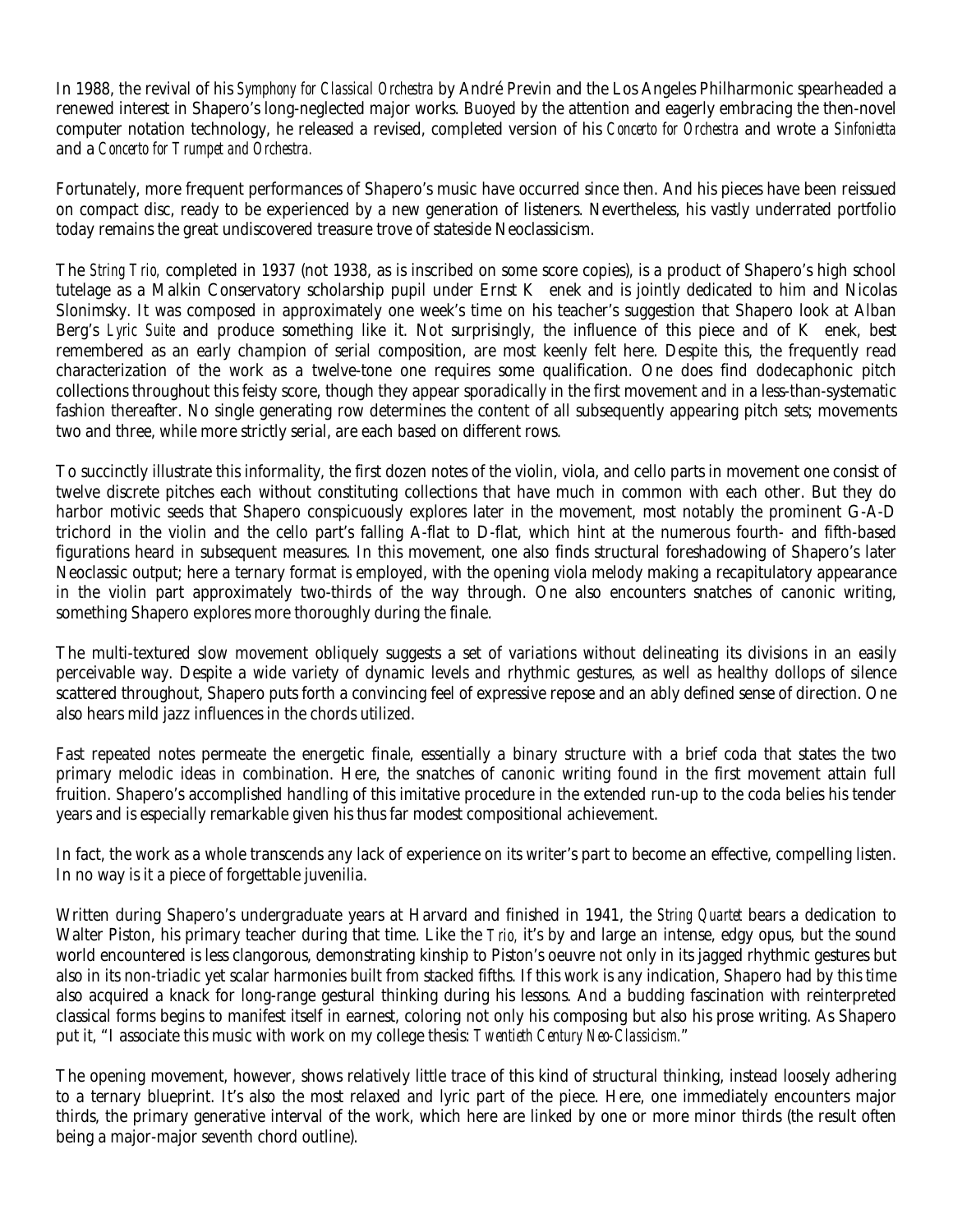A crystal-clear sonata form is spelled out in movement two. In the first theme, the aforementioned major thirds expand by half-step to form perfect fourths. There is also a good bit of sophisticated combination of melodic ideas in the development section—and as if to underscore this fact, Shapero quotes a recognizable chunk of the subject from Bach's A-Minor Fugue from Book One of the *Well-Tempered Clavier.*

The major third idea comes forward most emphatically during the following slow movement, a clear-cut set of variations, one of which serves a recapitulatory function. As the movement unfolds, these major thirds alternate with minor thirds before culminating in a relaxed-sounding variation shot through with minor sixths—the inversion of this basic germ motif.

After such heavy reliance on major thirds so far, what can one do to sum up? Shapero's answer in the finale is strikingly inventive, yet eminently logical: Drop the idea entirely and concentrate on the two previously stated satellite intervals a half step on either side. Melodic ideas that are by turns filled with energetic stacked fourths and combine fourths with minor thirds in rising triplet rhythms—ideas respectively hale and lyric in feel—form the prongs upon which this sonataform movement is based. The development section, entirely executed in pizzicato, provides a striking contrast to the intensely athletic bowed sections framing it.

Small wonder that this exciting, well-crafted selection helped win its composer the coveted American Prix de Rome. It remains a first-rate piece that deserves wider circulation.

Like Aaron Copland's *Sextet for Clarinet, Piano, and Strings,* the *Serenade in D* is a chamber arrangement of a large ensemble opus that was motivated by practical concerns. Completed in 1945 during one of Shapero's frequent MacDowell sojourns, it's a major entry from this composer's wartime-era output, ambitious in scope and sizable in duration. It's also extremely difficult to perform in its original incarnation as a string orchestra piece, which explains Shapero's wish to prepare this version for quintet in 1999. About this work, Shapero writes the following:

The score is dedicated to Nadia Boulanger, with whom I studied in 1941–42. I still remember the remarkable classes in which she performed the great Viennese string literature at the piano. She managed the most intricate string quartet passage-work in all details at the keyboard, and communicated the spirit of these works perhaps more precisely than string quartet players I have heard since then. The composition of my *Serenade* was greatly stimulated by these memorable experiences.

Here we find the composer at the height of his powers; the astringency of the *Trio* and raw drive of the *Quartet* give way to a manner of expression both urbane and supremely confident. While there's plenty of energy encountered here, it is channeled into delineating finely chiseled, often deliberate gestures that show an inimitable sense of self. Not unexpectedly, the work is unambiguously Neoclassic, more keenly aware of music from earlier eras than that of any other composer writing in this style.

Movement one commences with a rather somber slow introduction containing the initial melody of the following fast tempo section, a main portion that delineates a lucid sonata format. As in the other works heard on this release, Shapero indulges in extensive contrapuntal writing, with the development section featuring fugal episodes in its latter portion. Despite being notated in consistent 4/4 meter throughout, there's enough rhythmic sophistication here to rival Stravinsky.

As if to pointedly underscore the debt this work owes to older models, the second movement is cast as a ternary format minuet—a genre rarely encountered since Mozart's time. But like the third movement of Beethoven's Eighth Symphony, this entity has as much in common with robust scherzi as dignified court dances.

It is the elegantly expressive slow movement, a sonata-structured edifice, which most overtly puts forth the sort of luxuriant figuration typically associated with music of classical Vienna. This stately mood is broken significantly only once, at the development section's outset, where the heretofore mild-mannered gestures suddenly turn intensely forceful.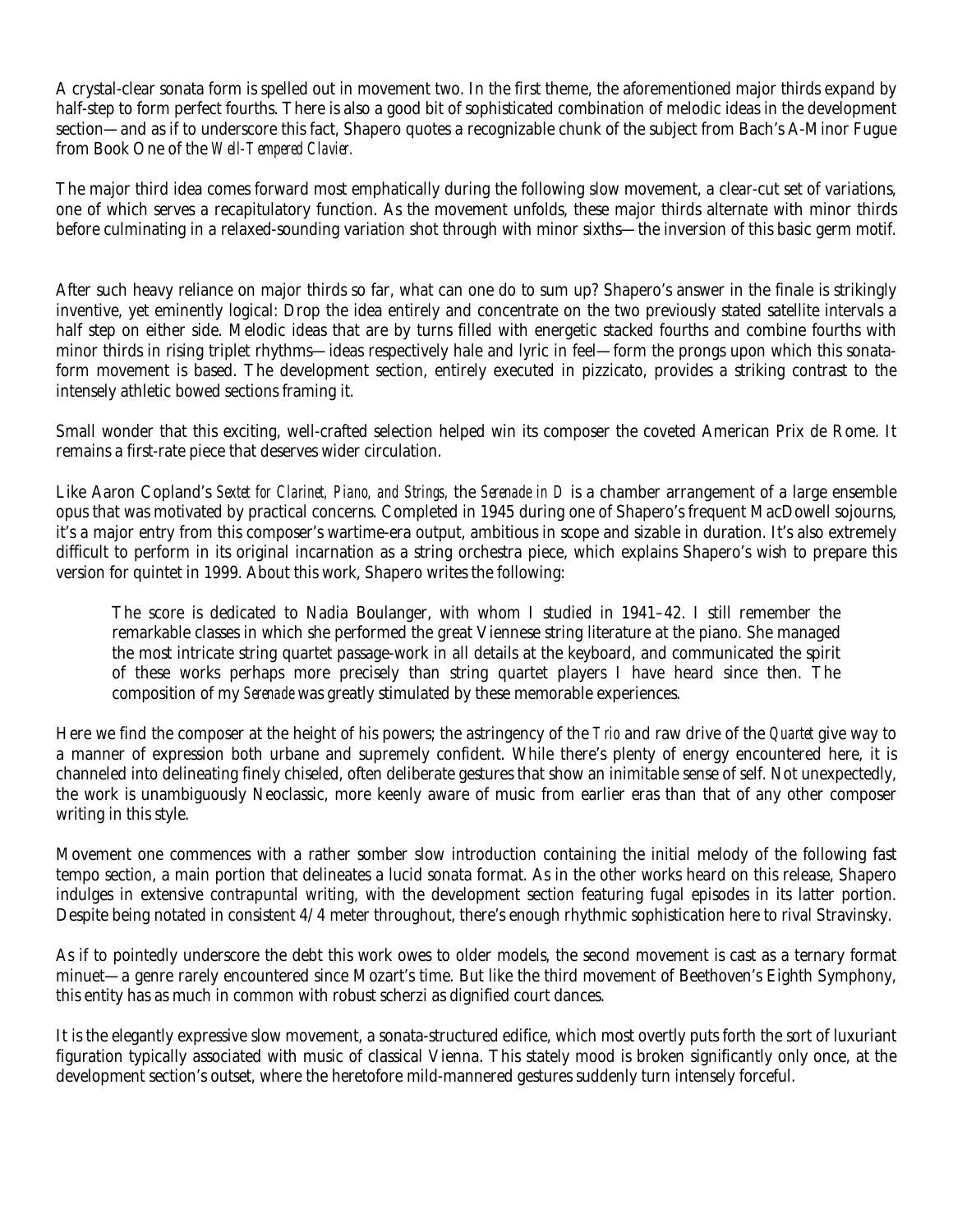Subtitled "Intermezzo," the ternary-constructed fourth movement evokes echoes of Brahms's essays in this genre. Its mysterious, ghostly mood is reinforced not simply by the utilization of muted strings, but also through employment of restlessly shifting meters and hushed dynamic levels. It proves an ideal preface to the finale, a movement that leavens its angular vigor with a certain studied perkiness. The form used, a rondo with sonata-derived modifications (ABACABcoda), is clearly, yet cleverly expressed.

The *String Trio,* the *String Quartet,* the *Serenade in D*—this special triumvirate encompasses a uniquely broad-based introduction to Shapero's compositional thought processes. In this welcome release, the record-listening public is afforded an excellent opportunity to experience first-hand these important examples from his infrequently encountered body of work.

#### —*David Cleary*

Composer/critic David Cleary has written reviews for the *Boston Herald, New Music Connoisseur,* and *All Music Guide to Rock,* CD liner notes for CRI, and articles for *Women and Music in America Since 1900* (Greenwood Press) and *The Performing Arts Career Directory* (Gale Research).

Born in 1920, **Harold Shapero** has lived most of his life in the Boston area, graduating from Harvard University in 1941. Shapero has studied composition with Nicolas Slonimsky (1936), Ernst K enek (1937), Walter Piston (1938), Paul Hindemith (1940), and Nadia Boulanger (1942). He was composer-in-residence at the American Academy in Rome in 1970. As a composer, he has earned the Rome Prize, the Bearns Prize, a Naumburg Fellowship, two Guggenheim Fellowships, and a Fulbright Fellowship. A fine pianist, he has given premieres of most of his keyboard and chamber works. Mr. Shapero has received commissions from the Koussevitsky Foundation, the Houston Symphony Orchestra, the American Jewish Tercentenary, the Louisville Symphony Orchestra, the Ford Foundation, and George Balanchine and the New York City Ballet Company. A recent revival of his Symphony for Classical Orchestra by conductor André Previn has led to performances of this work by the Los Angeles, Boston, Chicago, Cleveland, Philadelphia, Pittsburgh, Jacksonville, and London Symphony Orchestras. For more than thirty years Shapero served on the music faculty at Brandeis University, directing its Electronic Music Studio and teaching theory and composition. Currently retired, he lives in Natick, Massachussetts.

The **Lydian String Quartet** (Daniel Stepner and Judith Eissenberg, violins; Mary Ruth Ray, viola; Rhonda Rider, cello), in residence at Brandeis University, was founded in 1980. The ensemble has won a number of prizes at international competitions in France, Canada, and England, as well as the prestigious Naumburg Award for Chamber Music. The group has appeared in major concert venues in England, France, Italy, Switzerland, Germany, Russia, Armenia, and throughout the United States. The Lydian String Quartet has earned a reputation as an important advocate of new music, and has received a number of ASCAP/Chamber Music America Awards for Adventurous Programming, combining classical repertoire with recently composed music. In the spring of 2000, the Lydians completed a five-year "American Originals" project, during which more than sixty American works were performed or recorded. There followed a one-year survey of quartets celebrating Jewish culture. The Quartet is presently in the midst of a five-year crossdisciplinary project, "Vienna and the String Quartet"—featuring works of Haydn through Schoenberg, Berg, and Webern, and serving as a centerpiece for a coordinated series of lectures, films, concerts, and discussions of Central European culture of the past 250 years. The Lydian String Quartet has recorded works of Schubert, Brahms, Fauré, Ives, Allen Anderson, Martin Boykan, Peter Child, Irving Fine, Charles Fussell, John Harbision, Lee Hyla, Thomas Oboe Lee, Leo Ornstein, William Schuman, Yehudi Wyner, and others.

Double bassist **Edwin Barker** is recognized as an accomplished solo and ensemble player, having concertized in Europe, North America, and Asia. At the age of twenty-two, Mr. Barker was appointed principal bassist of the Boston Symphony Orchestra, a position he holds today. He is currently a faculty member of the Tanglewood Music Center and of the Music Department at Boston University. He has recorded with Boston Symphony Chamber Players and with Collage, a Bostonbased new-music group. Mr. Barker gave the world premiere performance of James Yannatos's Concerto for Double Bass and Chamber Orchestra, written especially for him; and he gave the New England premiere of Gunther Schuller's Bass Concerto. He has been a soloist with the Boston Symphony at home and on tour internationally. In 1995 he was chosen by Sir Georg Solti as principal bassist with the United Nations Orchestra, "Musicians of the World," a gathering of top international orchestral musicians. He graduated with honors from the New England Conservatory, where he studied with Henry Portnoi. Other teachers were Peter Mercurio, Angelo LaMariana, and Richard Stephan. Mr. Barker has a solo CD available on the Boston Records label.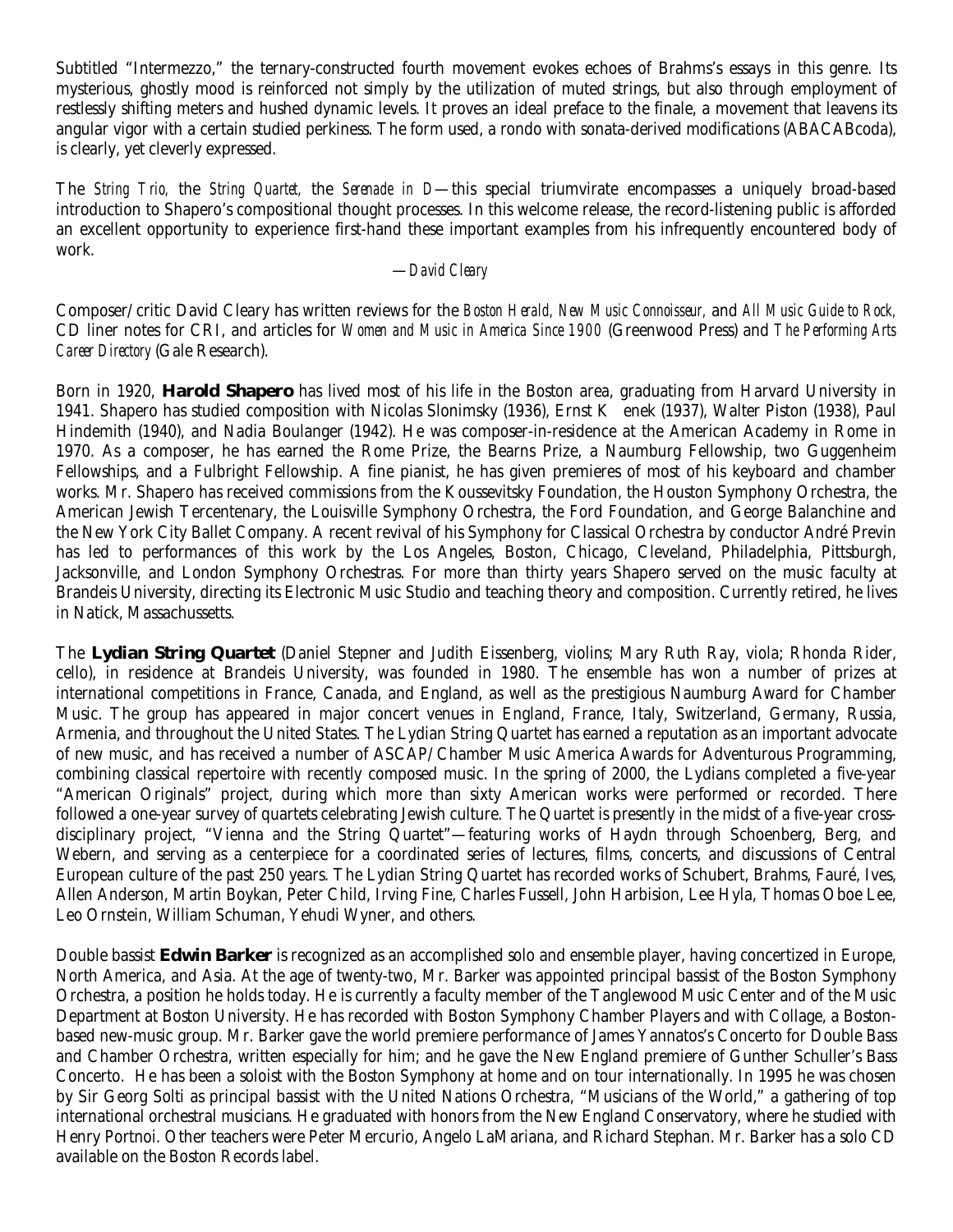## SELECTED DISCOGRAPHY

Four-Hand Sonata for Piano. David Kopp, Rodney Lister, piano. New World Records 80536-2. Sonata No. 1, Sonata No. 2, Sonata No. 3. Michael Boriskin, piano. New World Records 80402-2. Sonata for Trumpet. L. Ranger, trumpet. Crystal Records 669. Symphony for Classical Orchestra. Los Angeles Philharmonic, André Previn, conductor. New World Records 80373-2.

### SELECTED BIBLIOGRAPHY

Berger, Arthur. "Stravinsky and the Younger American Composers." *The Score* no. 12 (1955), p. 38. Carter, Elliott. "The Changing Scene, New York 1940." *Modern Music* xvii (1940), p. 237. Copland, Aaron. "1949: The New 'School' of American Composers." *New York Times Magazine* (March 14, 1948), p. 18; reprinted in *Copland on Music.* Garden City, NJ: Doubleday, 1960, p. 164. Fine, Irving. "Shapero Symphony Given Premiere." *Musical America* lxviii/4 (1948), p. 14. Mellers, Wilfred. "Today and Tomorrow: Lukas Foss and the Younger Generation." In *Music in a New Found Land*. London: Barrie and Rockliff, 1964, p. 220. Pollack, Howard. "Harold Shapero." In *The New Grove Dictionary of Music and Musicians*, 2nd edition; Stanley Sadie, ed. New York: Macmillan, 2001. Pollack, Howard. "A Midcentury Masterwork: Harold Shapero's *Symphony for Classical Orchestra*." In *Harvard Composers*. Metuchen, NJ: Scarecrow, 1992, p. 166.

Shapero, Harold. "The Musical Mind." *Modern Music* xxiii (1946), p. 31.

Stravinsky, Igor. *Selected Correspondence*. vol. i; Robert Craft, ed. New York: Alfred A. Knopf, 1982, p. 266.

Producer: Carolyn Davies (Serenade); Brad Michel (String Quartet); Judith Eissenberg (String Trio)

Engineer: Frank Cunningham

Editing: Frank Cunningham and Brad Michel

Digital mastering: Frank Cunningham and Brad Michel. Final mastering by Dirk Sobotka, SoundByte Productions, Inc., NYC

*Serenade in D* recorded June 13, 2000. String Quartet recorded November 12, 2001. String Trio recorded May 30, 2002. All three works were recorded at Slosberg Auditorium, Brandeis University, in Waltham, Massachussetts. Cover art: Hans Hoffman, *The Door,* 1959, oil on canvas. The Granger Collection, NY. Cover design: Bob Defrin Design, Inc., NYC

# **This recording was made possible by grants from The Aaron Copland Fund for Music and the Francis Goelet Charitable Lead Trust.**

FOR NEW WORLD RECORDS:

Herman E. Krawitz, President; Paul Marotta, Managing Director; Paul M. Tai, Director of Artists and Repertory; Lisa Kahlden, Director of Information Technology; Virginia Hayward, Administrative Associate; Mojisola Oké, Bookkeeper; Dan Parratt, Production Associate.

#### RECORDED ANTHOLOGY OF AMERICAN MUSIC, INC., BOARD OF TRUSTEES:

Richard Aspinwall; Milton Babbitt; John Lee Carroll; Emanuel Gerard; David Hamilton; Rita Hauser; Herman E. Krawitz; Paul Marotta; Robert Marx; Arthur Moorhead; Elizabeth Ostrow; Cynthia Parker; Larry Polansky; Don Roberts; Marilyn Shapiro; Patrick Smith; Frank Stanton.

## Francis Goelet (1926–1998), Chairman

! 2003 © 2003 Recorded Anthology of American Music, Inc. All rights reserved. Printed in U.S.A.